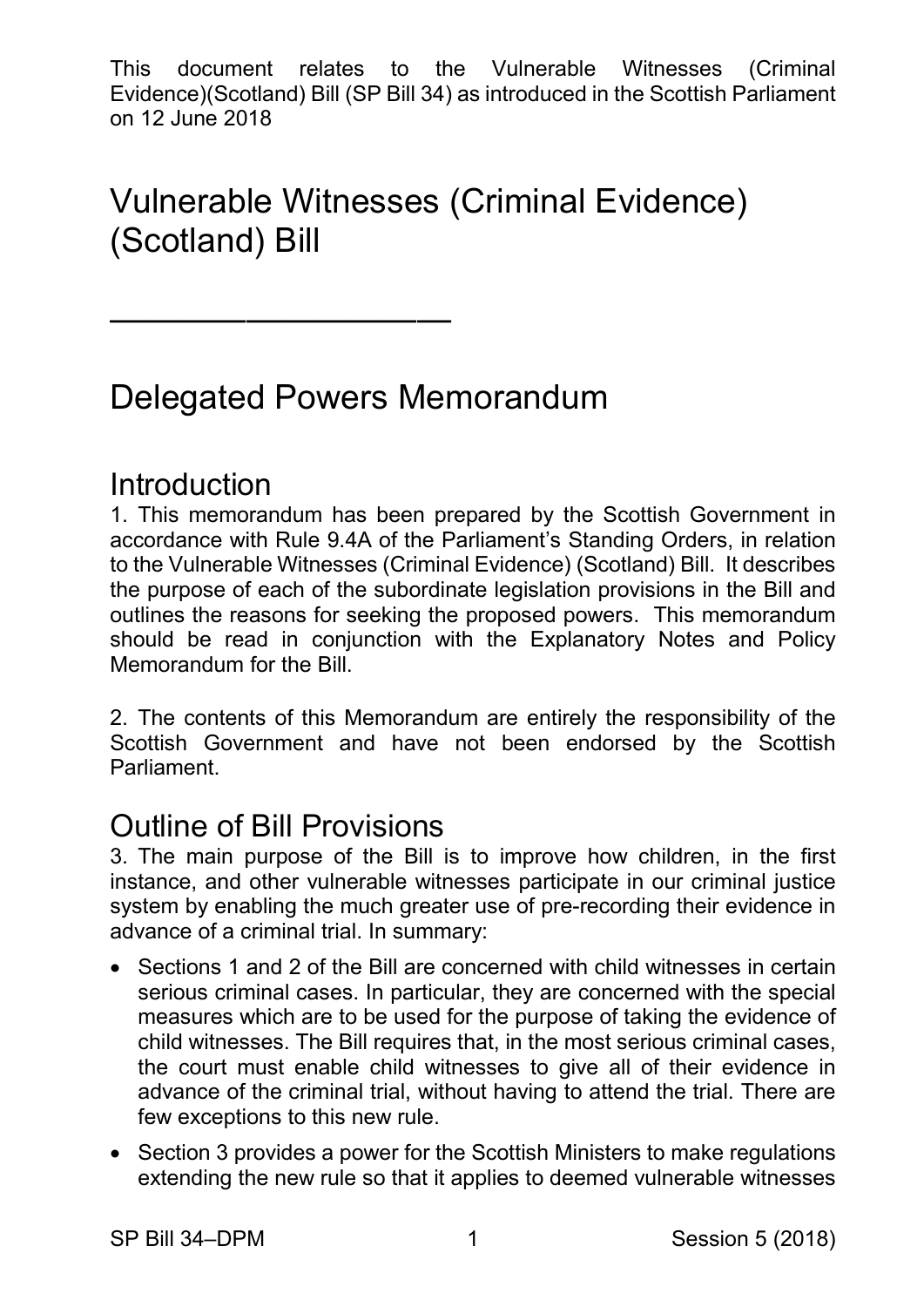as well as child witnesses. "Deemed vulnerable witness" is defined in section 271(1)(c) and (5) of the Criminal Procedure (Scotland) Act 1995 ("the 1995 Act").

- • Section 4 affects cases which do not fall within the new rule. It limits the court's power to vary special measures which have been in put in place for the purpose of taking the evidence of a child witness or vulnerable witness if the current special measures enable the witness's evidence to be taken in advance of the criminal trial.
- • Section 5 makes provision about the special measure of taking of procedural hearing, to be known as a ground rules hearing, which is to be used for the purpose of preparing for the hearing before the evidence by a commissioner. In particular, it introduces a new type of commissioner.
- • Section 6 introduces a simplified procedure for securing the use of the current standard special measures of live link, screen and supporter. Standard special measures are special measures which the court must authorise if they are requested by the party citing a child or deemed vulnerable witness. Under the simplified procedure, the party will notify rather than having to lodge a vulnerable witness notice with the court in the clerk of the court of the intention to use a standard special measure, the way they have to do if requesting other (non-standard) special measures. The special measure will be put in place administratively, without the need for a court order.
- • Sections 7 and 8 make adjustments to the timeframe within which a court must consider a vulnerable witness notice and the timeframe within which a vulnerable witness notice must be lodged with the court.
- Sections 9 to 12 are general provisions, dealing with consequential amendments, ancillary provision, commencement and the short title.

## Rationale for Subordinate Legislation

 4. In deciding whether provisions should be set out on the face of the Bill or left to subordinate legislation, we have carefully considered the need to:

 • achieve the appropriate balance between the importance of the issue and the need to provide flexibility to respond to changing and unforeseen circumstances quickly, in light of experience, without the need for primary legislation; and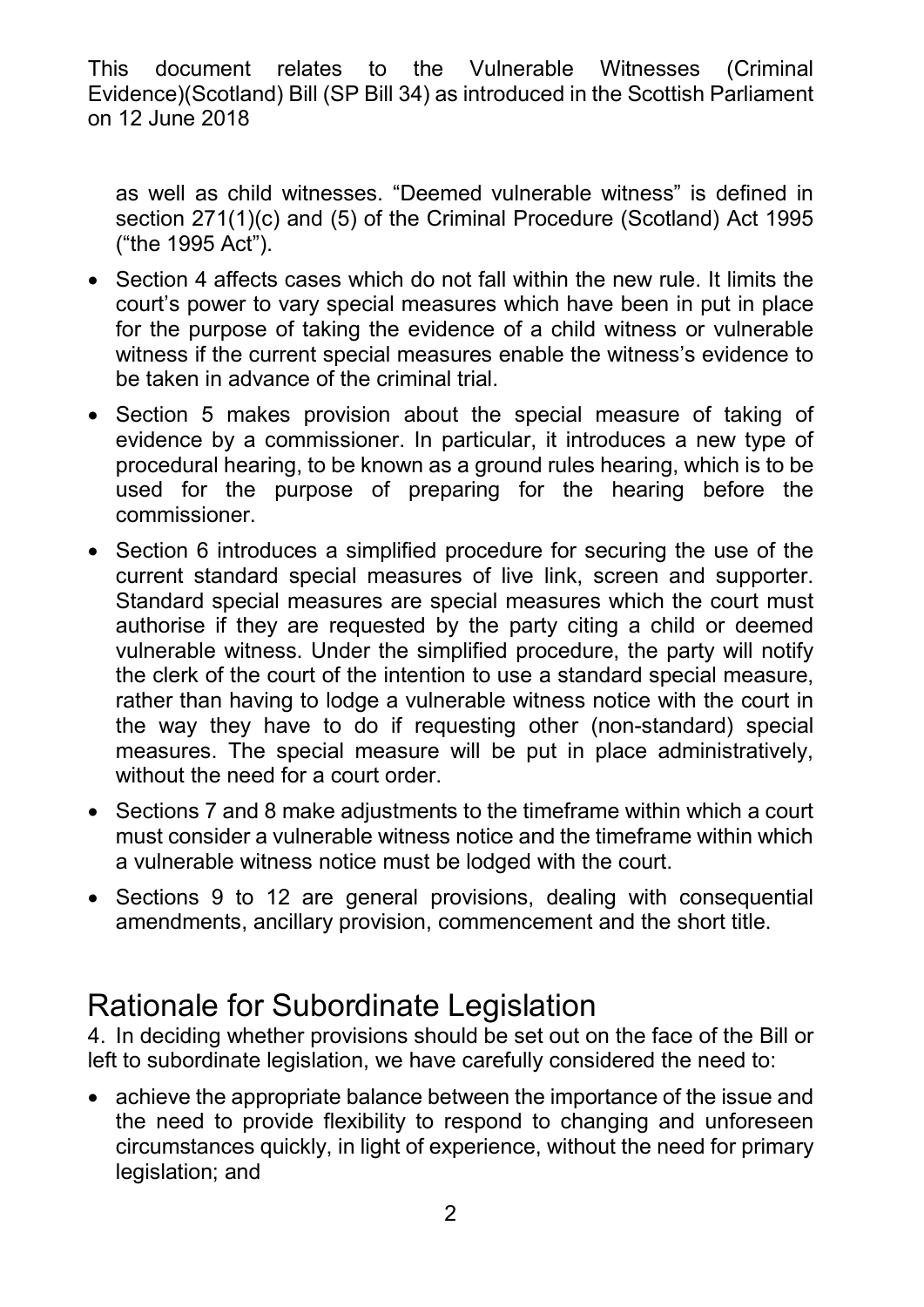• ensure the proper use of parliamentary time is made.

 provision, the memorandum sets out: 5. The relevant provisions are described below in detail below. For each

- the person upon whom the power to make subordinate legislation is conferred and the form in which the power is to be exercised;
- • why it is considered appropriate to delegate the power to subordinate legislation and the purpose of each provision; and
- • the parliamentary procedure to which the exercise of the power to make subordinate legislation is to be subject, if any.

## Delegated Powers

Section 1 – Child Witnesses in Certain Solemn Cases Power Conferred On: The Scottish Ministers Power Exercisable By: Regulations Made by Scottish Statutory Instrument Parliamentary Procedure: Affirmative

Provision

 6. Section 1 of the Bill inserts new section 271BZA into the 1995 Act. This provides that in certain solemn criminal proceedings the court must enable proceedings where the alleged offence is one of those listed in subsection (2). Subsection (9) confers a power on the Scottish Ministers to make under subsection (9) may remove the list of offences that is in subsection (2) and remove the condition set out in subsection (1)(b). That would result in the new rule applying in all solemn criminal proceedings involving child any child witnesses to give their evidence in advance of the hearing ("the new rule"). Inserted section 271BZA provides that the new rule applies in relation to child witnesses, other than the accused, in solemn criminal regulations modifying the list of offences in subsection (2). They may do so by, for example, adding an offence to the list or amending the way in which an offence is described in the list. Regulations made by the Scottish Ministers witnesses rather than it being limited to cases involving particular offences.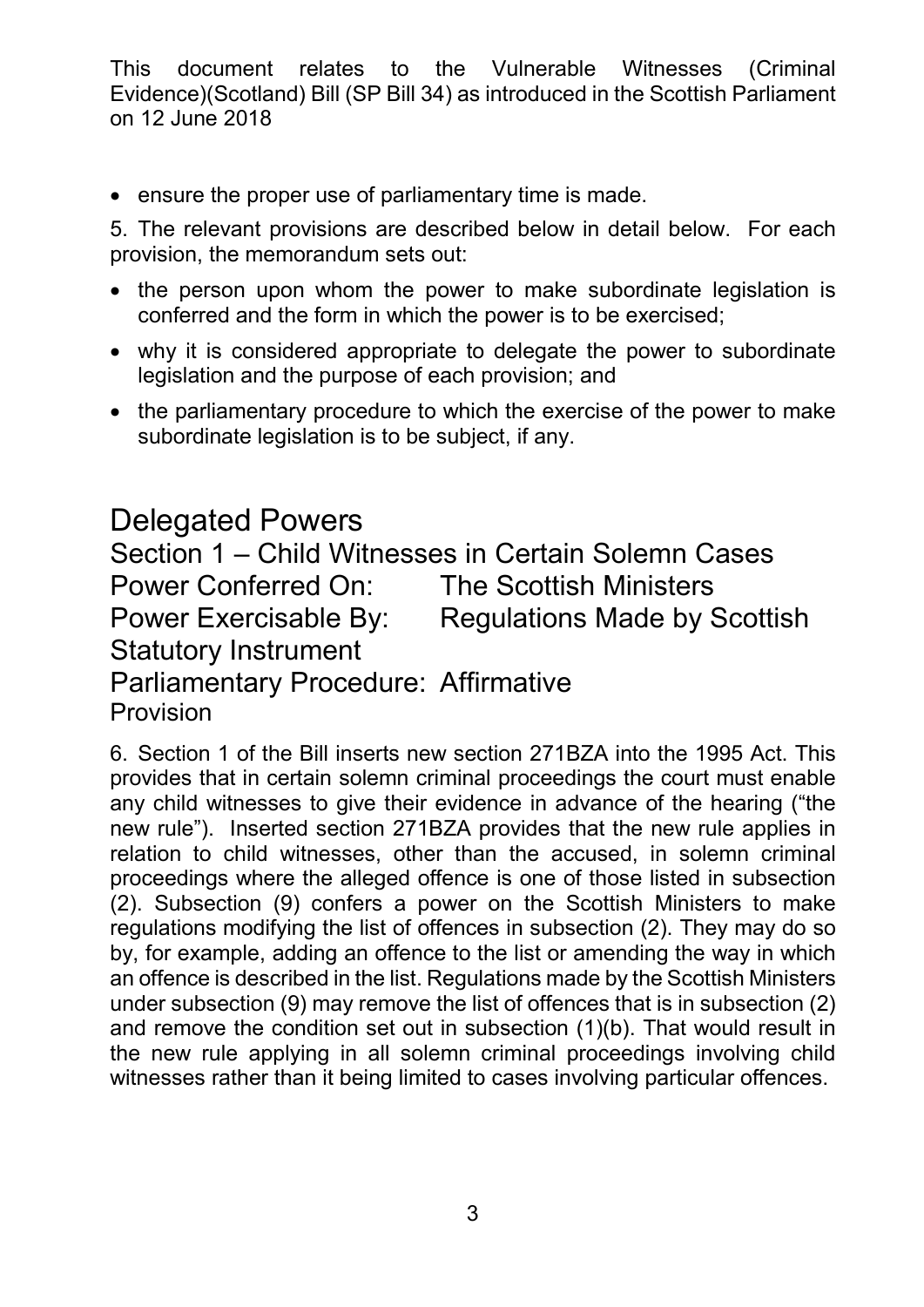### Reason for taking power

 justice system, it is proposed that it should initially apply to child witnesses trial. Therefore this power will allow the Scottish Ministers to alter or remove offences to the list in the future if that is considered appropriate. This is a all child witnesses in solemn cases by removal of the list of offences. It is important that any extension of the new rule is fully considered and power in subsection 9 is sought due to the need to provide the flexibility to legislation, and the need to make proper use of valuable parliamentary time. 7. Given that the new rule imposes significant demands on the criminal in the most serious cases, linked to specific offences. However, the Cabinet Secretary for Justice's vision, which the Bill is a step towards, is that, where possible, child witnesses should not have to give evidence during a criminal the list of specific offences. This will give some helpful flexibility to add new similar power to modify a list of offences to that already contained in s271(1AA) of the 1995 Act relating to deemed vulnerable witnesses. This power also means that ultimately it could be possible for the rule to apply to implemented over time in a manageable and effective way. Accordingly the consider any extension of the new rule without the need for further primary

### Choice of procedure

 8. Regulations made under this section are subject to the affirmative provide for substantive policy matters in relation to the way evidence is taken in criminal proceedings from children under 18, and because it involves the procedure. This is considered appropriate as the power can be used to amendment of primary legislation.

Power Conferred On:<br>Power Exercisable By: Parliamentary Procedure: Affirmative Section 3 – Deemed Vulnerable Witnesses in Certain Solemn Cases **The Scottish Ministers** Regulations Made by Scottish Statutory Instrument

### Provision

 9. Section 3 provides a power for the Scottish Ministers to make regulations extending the application of section 271BZA so that the new rule applies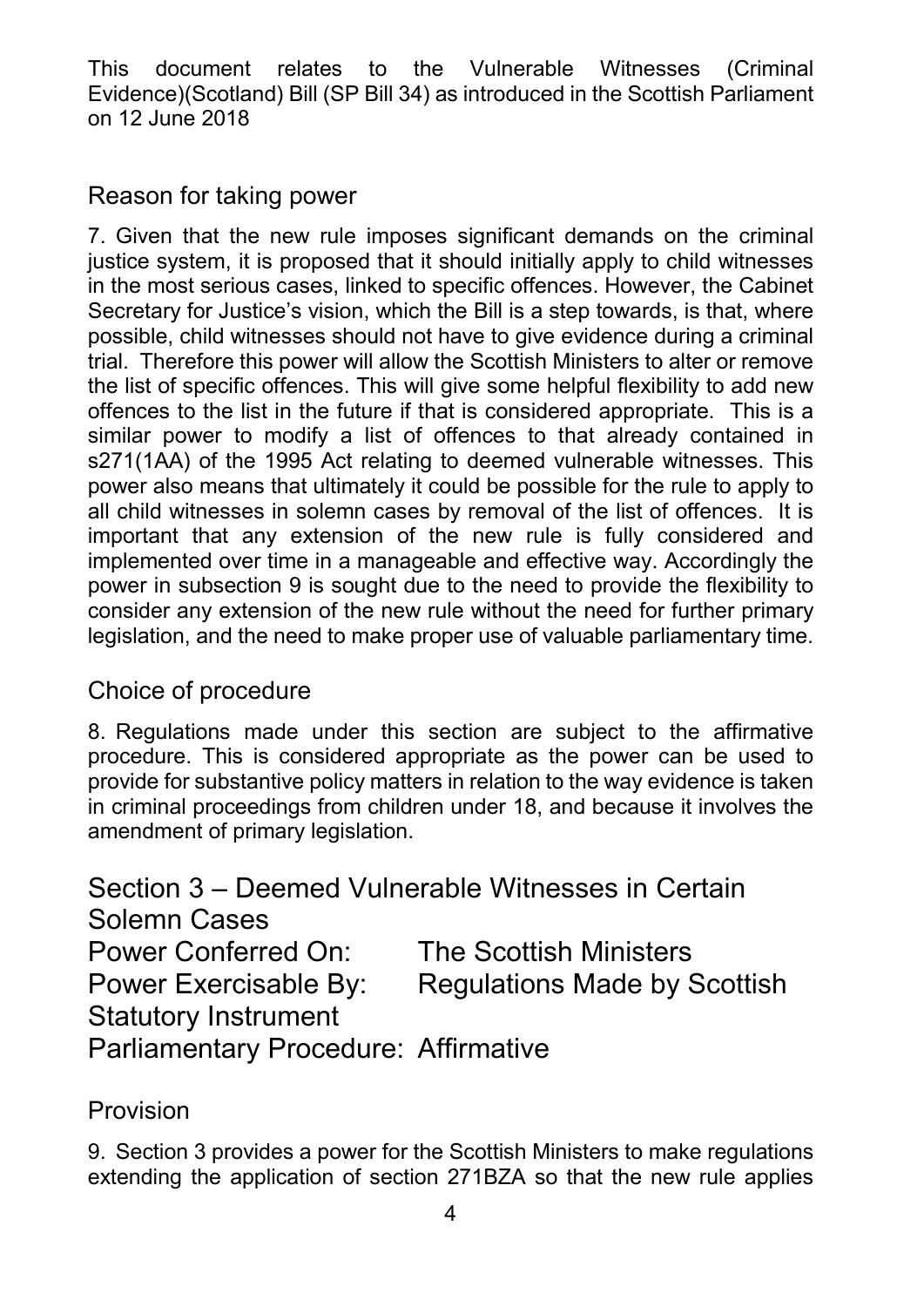proceedings. As child witnesses are covered by the new rule under section where deemed vulnerable witnesses are to give evidence in solemn 271BZA, the regulation making power does not extend to deemed vulnerable witnesses who are also child witnesses.

 vulnerable witness to whom the new rule is to apply. One way of describing a subcategory of deemed vulnerable witnesses would be to describe them by reference to the offence that is alleged to have been committed against them. For example, regulations under section 3 may provide that the new 10. Regulations under this section may apply the new rule to all adult deemed vulnerable witnesses or to subcategories of adult deemed vulnerable witnesses. The regulations may specify descriptions of deemed rule is to apply to complainers in cases involving allegations of rape.

 11. Regulations under this section may apply section 271BZA to deemed vulnerable witnesses with modifications that the Scottish Ministers consider references to "child witness" from section 271BZA for the purposes of make different provision for different purposes, including for different courts witness. For example, regulations could be made applying to one category necessary or expedient. An example would be modifications to remove the applying the section to adult deemed vulnerable witnesses. Regulations may or descriptions of court or different descriptions of deemed vulnerable of deemed vulnerable witness in the High Court.

### Reason for taking the power

 12. The Scottish Government considers that deemed vulnerable witnesses would also greatly benefit from the greater use of pre-recording and this power therefore ensures that this Bill's most significant reform can be extended beyond child witnesses in due course. However, the Scottish therefore a regulation making power is considered the most flexible and appropriate legislative vehicle so any extension of the rule is fully considered and implemented over time in a manageable and effective way. Accordingly the power in section 3 is sought due to the need to provide the flexibility to legislation, and the need to make proper use of valuable parliamentary time. applies to the clearly defined category of deemed vulnerable witnesses Government does not underestimate that such a move is a major change consider any extension of the new rule without the need for further primary The Scottish Government also considers it appropriate that this power only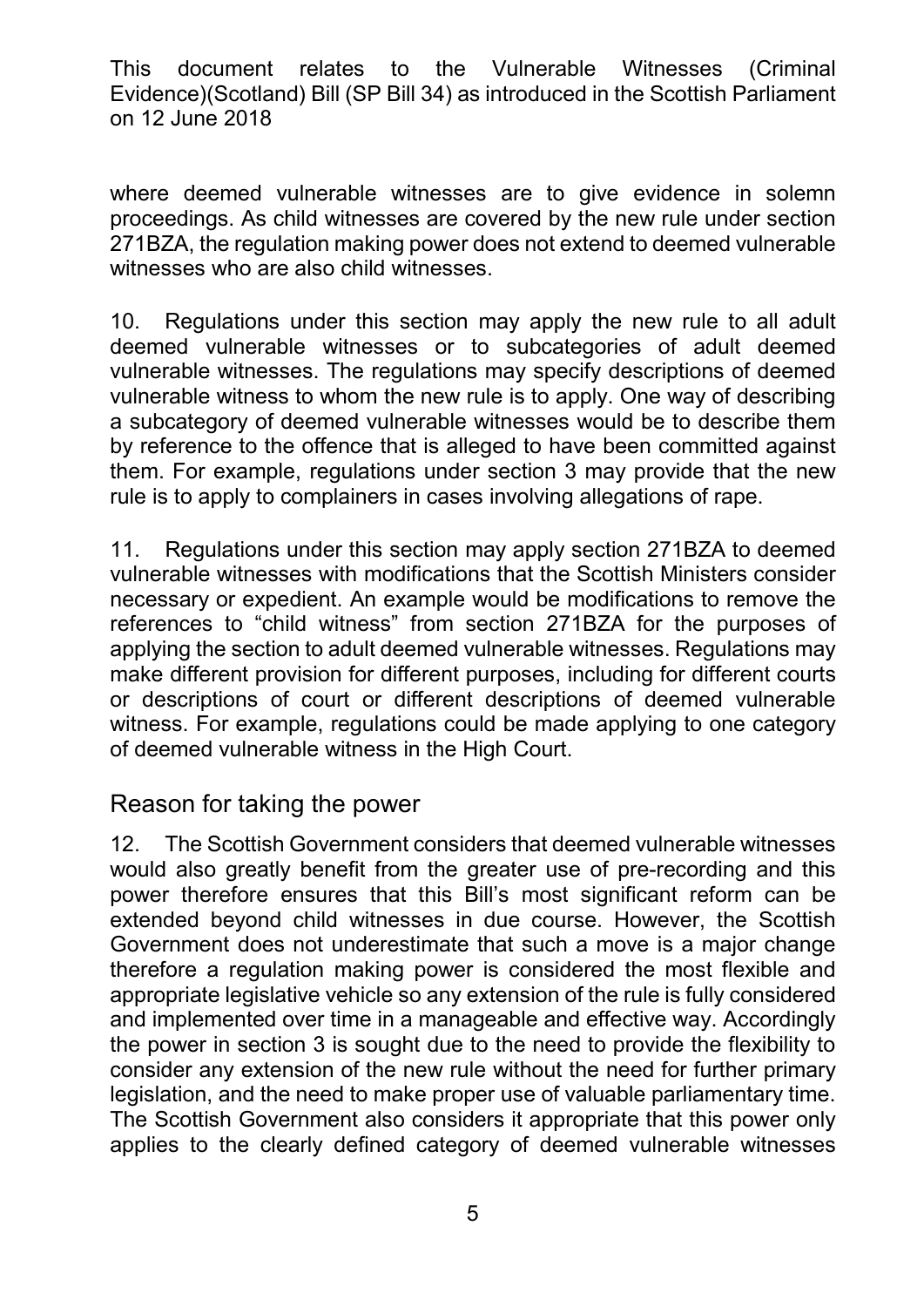(rather than all vulnerable witnesses) so that the extension of this new power is within appropriate limits for secondary legislation.<br>Choice of procedure

 13. Regulations made under this section are subject to the affirmative provide for substantive policy matters in relation to the way evidence is taken in criminal proceedings from deemed vulnerable witnesses. procedure. This is considered appropriate as the power can be used to

```
Power Conferred On:

Power Exercisable By: Act of Adjournal 
Section 6 – Using Only Standard Special Measures 
                            The High Court of Justiciary<br>Act of Adjournal
Parliamentary Procedure: Laid, No Procedure 
Provision
```
 for a simplified procedure to apply in cases where the party citing a child special measures and no other special measures. In those cases, the party instead provide the clerk of court and the other parties to the proceedings with the information set out in subsection (2) of the inserted section. Subsection (2)(d) of the inserted section provides a power for the High Court to prescribe by Act of Adjournal that other information be specified in the 14. Section 6(2) inserts new section 271AA in the 1995 Act. This provides witness or deemed vulnerable witness considers that it is most appropriate for the witness to give evidence with the benefit of one or more standard need not lodge a vulnerable witness notice under section 271A but must notice.

### Reason for taking power

 15. The current notice procedure for standard special measures in section information that they require to order the appropriate special measures for process it is still considered appropriate to ensure that the courts have the particularly important as under this new process there would no longer be 271A of the 1995 Act enables the information contained in the vulnerable witness notice to also include any information prescribed by Act of Adjournal. This gives flexibility to the High Court to ensure that the courts receive all the that witness. Although the new s271AA creates a more simplified intimation power to prescribe any other information that may be needed. This is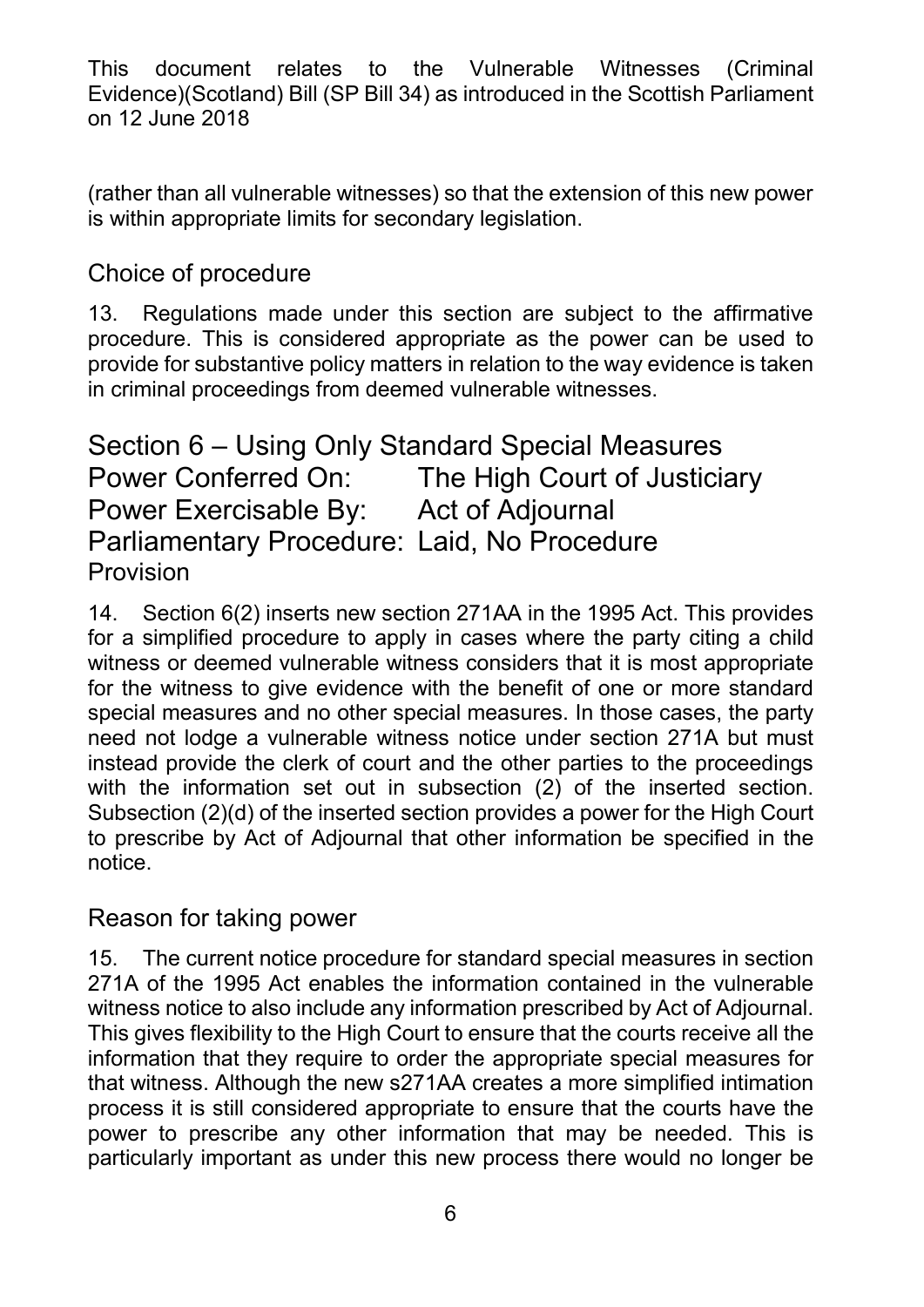any requirement for a judicial order to be made to grant a standard special measure and instead it would be an administrative process.

### Choice of procedure

 section 30 of the Interpretation and Legislative Reform (Scotland) Act 2010. this case, the prescription of additional information would be to enable the courts to deal more efficiently with the putting in place of standard special measures. This is a matter for the courts to regulate in accordance with the 16. This power is subject only to the default laying requirement under Acts of Adjournal are not generally subject to parliamentary procedure. In principle of separation of powers.

### Section 10 – Ancillary Provision

**Power Conferred On: The Scottish Ministers** Power Exercisable By: Regulations Made by Scottish Statutory Instrument

Parliamentary Procedure: Affirmative If Amends Primary Legislation, Otherwise Negative Provision

 17. Section 10 of the Bill provides that the Scottish Ministers may by the purposes of, or in connection with, or for giving full effect to, any provision made by or under the Bill. Section 10(2) allows regulations under section regulations make such incidental, supplementary, consequential, transitional, transitory or saving provision as they consider appropriate for 10(1) to modify any enactment, including this Bill.

### Reason for taking power

 range of ancillary provisions. Flexibility to make such changes in the light of example, consequential provisions may be required to make necessary changes to related legislation. Without the power to make ancillary provision it may be necessary to return to the Parliament, through subsequent primary clearly within the scope and policy intentions of the original Bill.<br>7 18. As with any new body of law, this Bill may give rise to a need for a experience of the Bill's provisions in operation may be important. For legislation, to deal with technical, operational or implementation matters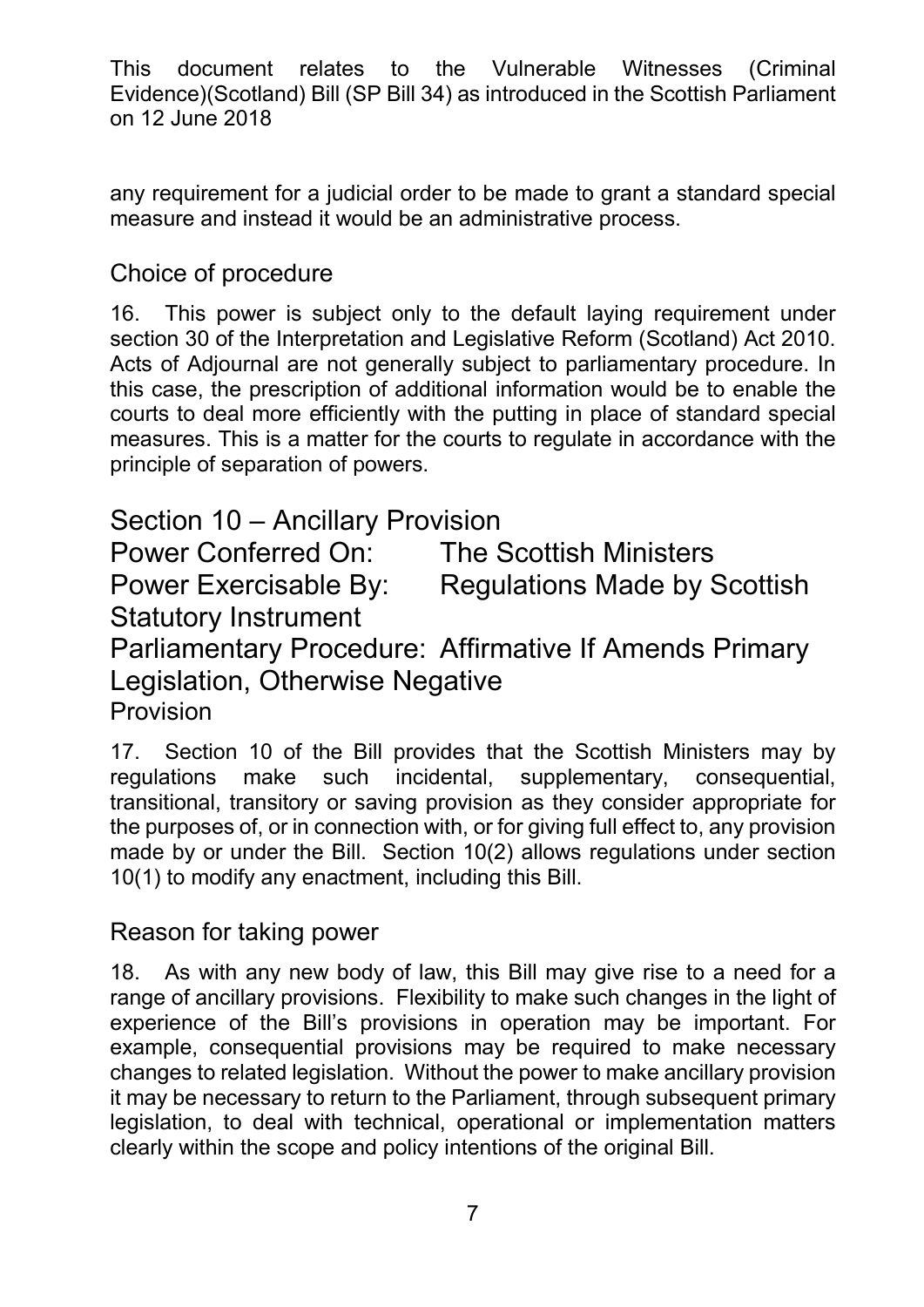19. That would not be an efficient use of resources by the Parliament or the Scottish Government. The power whilst potentially wide, is limited to the extent that it can only be used if the Scottish Ministers consider it appropriate giving full effect to any provision made by, or by virtue of, the Bill. Given that the provisions in this Bill apply to vulnerable categories of children and adults, it is considered appropriate that there is a power to ensure any necessary ancillary changes can be made to the special measure process to do so, for the purposes of, or in connection with, or for the purpose of to ensure the smooth implementation of these reforms for these vulnerable witnesses.

### Choice of procedure

 20. Regulations made under this power which add to, replace or omit any part of the text of an Act are subject to affirmative procedure. Otherwise, such regulations are subject to the negative procedure. This approach is normal for ancillary powers of this type.

**Power Conferred On:** Section 11 – Commencement **The Scottish Ministers** Power Exercisable By: Regulations Made by Scottish Statutory Instrument Parliamentary Procedure: Laid, No Procedure Provision

 21. Section 11(2) enables the Scottish Ministers to commence the provisions of the Bill on such day(s) as the Scottish Ministers appoint. Section 11(3) provides that such regulations may appoint different days for witnesses of different ages or other different purposes. They could, for in serious cases, into force for the High Court earlier than for the sheriff court, different courts or descriptions of court, witnesses of different types, example, bring section 1, which introduces the new rule for child witnesses and for some sheriff courts earlier than others. They could also, for example, bring section 1 into force earlier for children under the age of 12 than for children aged 12 or over. Regulations may include transitional, transitory or saving provision.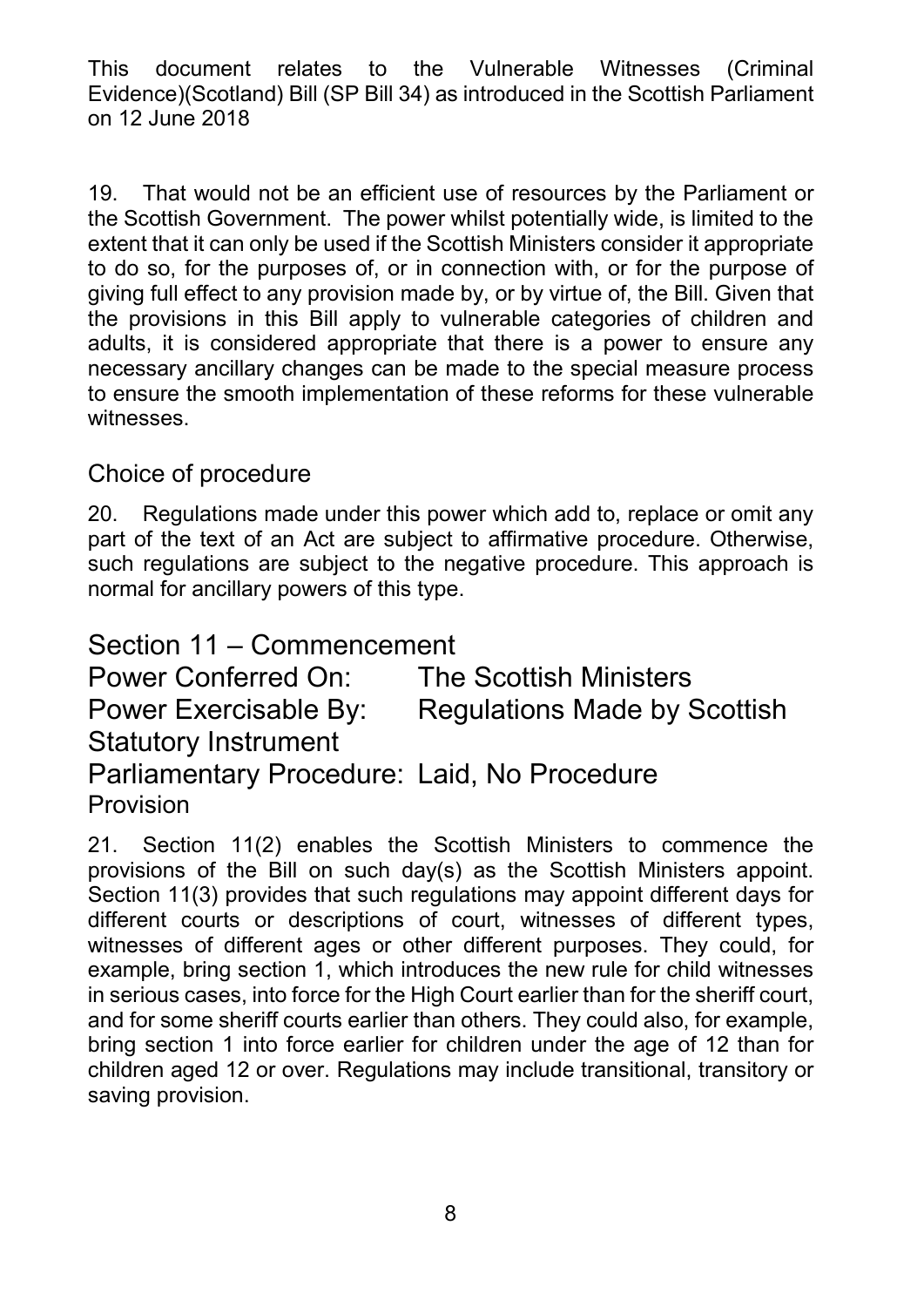### Reason for taking power

 22. The power will enable the Scottish Ministers to bring the provisions of that the new rule imposes significant demands on the criminal justice system, it will be important that this is phased in to ensure its smooth implementation the Bill into force and to manage the effects of their commencement. Given in practice.

### Choice of procedure

 23. This power is subject only to the default laying requirement under section 30 of the Interpretation and Legislative Reform (Scotland) Act 2010. This is normal for commencement regulations. The Scottish Government anticipates the use of this power to effect straightforward transitional, to make use of the powers in section 10 to give effect to complex transitional, transitory and saving provisions only. The Scottish Government would intend transitory or saving provisions.